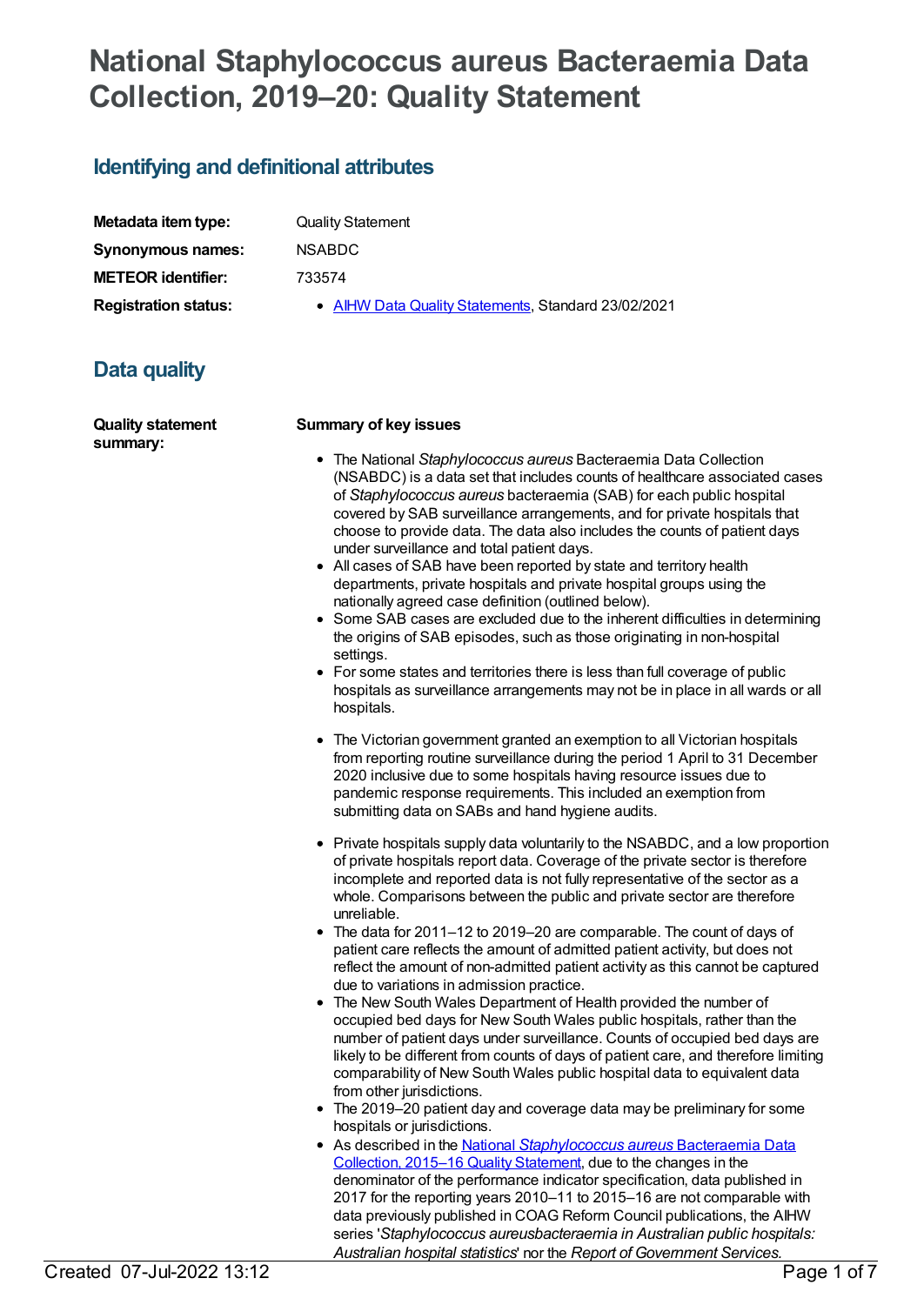#### **Description**

The NSABDC includes counts of healthcare associated cases of *Staphylococcus aureus* bacteraemia (SAB) for each public hospital covered by SAB surveillance arrangements, and for private hospitals that choose to provide data. The data for public hospitals are collected under hospital infection control arrangements by state and territory health authorities. The data include the counts of patient days under surveillance.

Data on the numbers of methicillin-resistant *Staphylococcus aureus* (MRSA) and methicillin-sensitive *Staphylococcus aureus* (MSSA) cases for public hospitals are reported separately at a state or territory level for the collection years of 2010–11 to 2015–16 inclusive, and at hospital level for the collection years of 2016–17, 2017– 18 and 2019–20.

A case (patient episode) of SAB is defined as a positive blood culture for *Staphylococcus aureus*. For surveillance purposes, only the first isolate per patient is counted, unless at least 14 days has passed without a positive blood culture, after which an additional episode is recorded.

A case of SAB will be considered to be healthcare-associated if: the first positive blood culture is collected more than 48 hours after hospital admission or less than 48 hours after discharge, or, if the first positive blood culture is collected less than or equal to 48 hours after admission to hospital and the patient-episode of SAB meets at least one of the following criteria:

1. SAB is a complication of the presence of an indwelling medical device (for example, intravascular line, haemodialysis vascular access, cerebrospinal fluid shunt, urinary catheter).

2. SAB occurs within 30 days of a surgical procedure where the SAB is related to the surgical site.

3. SAB was diagnosed within 48 hours of a related invasive instrumentation or incision.

4. SAB is associated with neutropenia contributed to by cytotoxic therapy. Neutropenia is defined as at least two separate calendar days with values of absolute neutrophil count or total white blood cell count (WBC) <500 cells/mm $^3$  (<0.5 x 10 $^9$ / L) on or within a seven-day time period which includes the

date the positive blood specimen was collected (Day 1), the 3 calendar days before and the 3 calendar days after.

This definition of a case of SAB was used by all states and territories for reporting for the 2015–16; 2016–17, 2017–18, 2018–19 and 2019–20 years.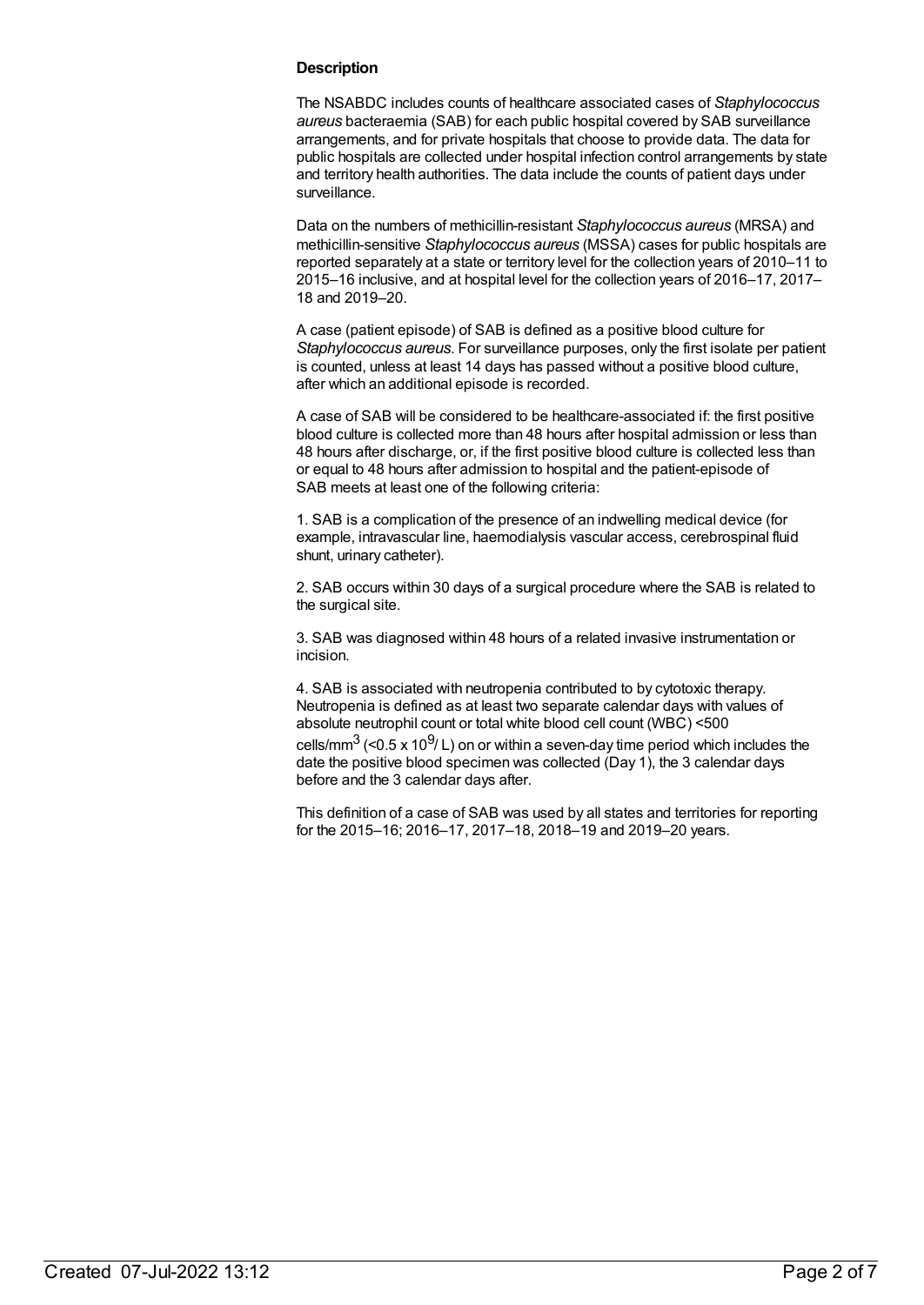| Institutional environment: | The AIHW is a major national agency set up by the Australian Government under<br>the Australian Institute of Health and Welfare Act 1987 to provide reliable, regular<br>and relevant information and statistics on Australia's health and welfare. It is an<br>independent corporate Commonwealth entity established in 1987, governed by a<br>management board, and accountable to the Australian Parliament through the<br>Health portfolio.                                                                                                                                            |
|----------------------------|--------------------------------------------------------------------------------------------------------------------------------------------------------------------------------------------------------------------------------------------------------------------------------------------------------------------------------------------------------------------------------------------------------------------------------------------------------------------------------------------------------------------------------------------------------------------------------------------|
|                            | The AIHW aims to improve the health and wellbeing of Australians through better<br>health and welfare information and statistics. It collects and reports information on a<br>wide range of topics and issues, ranging from health and welfare expenditure,<br>hospitals, Indigenous health, maternal health, disease and injury, and mental health,<br>to ageing, homelessness, disability and child protection.                                                                                                                                                                          |
|                            | The Institute also plays a role in developing and maintaining national metadata<br>standards. This work contributes to improving the quality and consistency of<br>national health and welfare statistics. The Institute works closely with governments<br>and non-government organisations to achieve greater adherence to these<br>standards in administrative data collections to promote national consistency and<br>comparability of data and reporting.                                                                                                                              |
|                            | One of the AIHW's main functions is to work with the states and territories to<br>improve the quality of administrative data and, where possible, to compile national<br>data sets based on data from each jurisdiction, analyse these data sets, and<br>disseminate information and statistics.                                                                                                                                                                                                                                                                                           |
|                            | The <b>Australian Institute of Health and Welfare Act 1987</b> , in conjunction with<br>compliance to the <i>Privacy Act 1988</i> , (Cwlth), ensures that the data collections<br>managed by the AIHW are kept securely and under the strictest conditions with<br>respect to privacy and confidentiality.                                                                                                                                                                                                                                                                                 |
|                            | For further information, see the <b>AIHW</b> website                                                                                                                                                                                                                                                                                                                                                                                                                                                                                                                                       |
|                            | Data for the NSABDC were supplied to the AIHW by state and territory health<br>authorities for reporting based on the National Healthcare Agreement<br>(NHA) performance benchmark and performance indicator 'Healthcare-associated<br>infections: Staphylococcus aureus bacteraemia' and for reporting using the<br>Performance and Accountability Framework specifications. Data supplied to the AlHW<br>by state and territory health authorities and AIHW reports based on those data are approved by the<br>relevant data custodians in each jurisdiction prior to it being released. |
| <b>Timeliness:</b>         | Data are provided annually by state and territory health authorities. Data are<br>collected from private providers concurrently with data from state and territory<br>health authorities. However, given the voluntary nature of the NSABDC for the<br>private sector, one or more supplementary collections may also be conducted<br>throughout each year for private hospitals. The reference period for this data set is<br>2019-20, with revised data provided for 2018-19.                                                                                                            |
|                            | States and territory health departments provided the data to the AIHW by<br>November 2020. The data were published in February 2021.                                                                                                                                                                                                                                                                                                                                                                                                                                                       |
| <b>Accessibility:</b>      | The AIHW publishes data from the NSABDC annually:                                                                                                                                                                                                                                                                                                                                                                                                                                                                                                                                          |
|                            | • in the 'Staphylococcus aureus bacteraemia in Australian hospitals:<br>Australian hospital statistics' series. From 2019, this was renamed the<br>'Bloodstream infections associated with hospital care: Australian hospital<br>statistics' series. These reports may be accessed on the <b>AIHW</b> website.<br>• for individual hospitals on the MyHospitals website. These data may be<br>accessed on the <b>MyHospitals website</b> .                                                                                                                                                 |
| Interpretability:          | Information on the definitions used for the NSABDC, including patient days,<br>admitted patient, non-admitted patient and care type, are available on the AIHW's<br>online metadata repository (METeOR). METeOR can be accessed on the <b>AIHW</b><br>website.                                                                                                                                                                                                                                                                                                                             |
|                            | The NHA performance indicator specification can be accessed on the METeOR<br>website.                                                                                                                                                                                                                                                                                                                                                                                                                                                                                                      |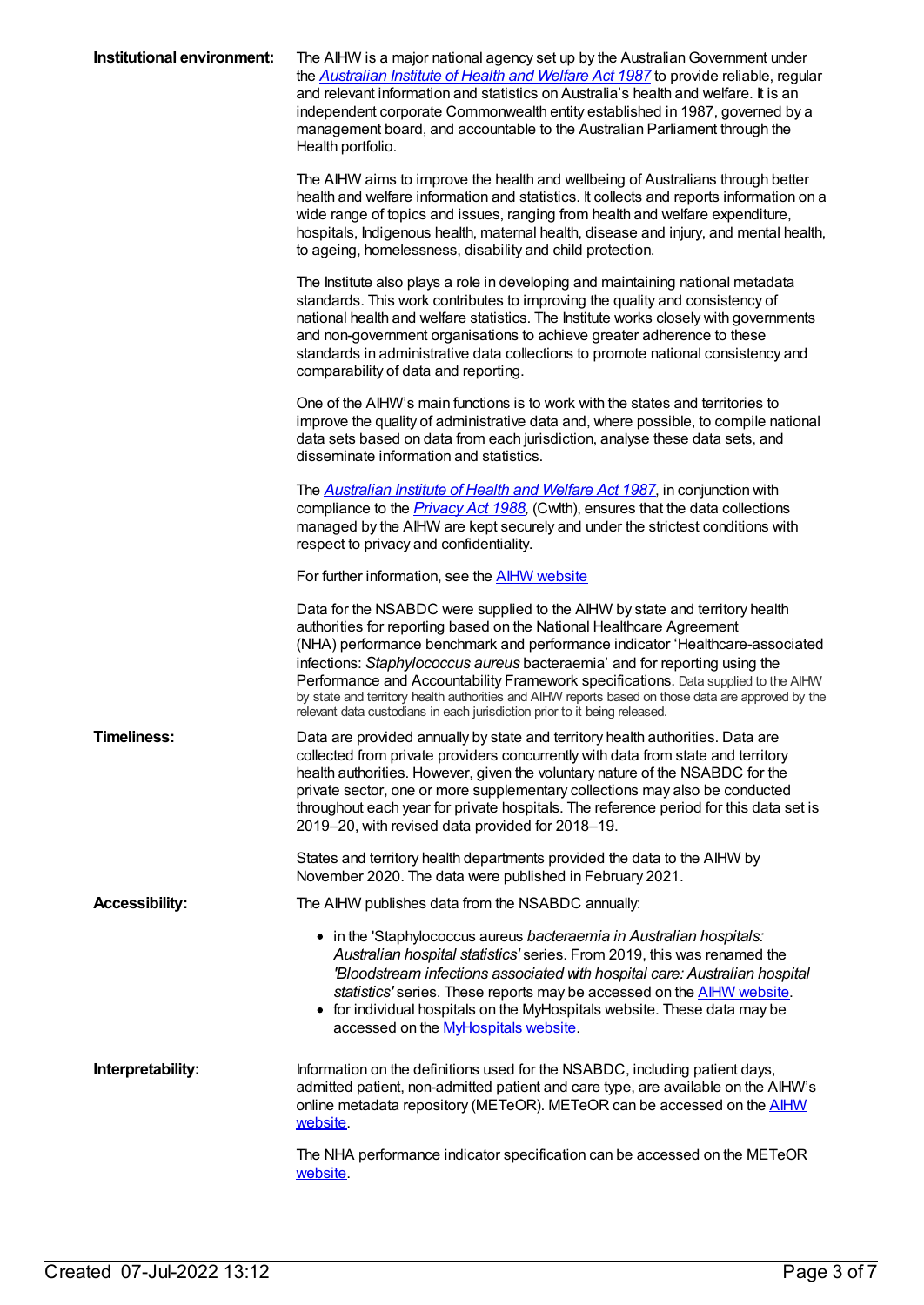**Relevance:** Data from the NSABDC are used for the NHA performance benchmark and performance indicator about safety and quality in hospital and related care.

> Each jurisdiction only reports cases associated with health care in their jurisdiction. Jurisdictions report SAB cases where health care services for that cases were provided.

There may be patient episodes of SAB identified by a hospital which did not originate in that hospital. If the originating hospital is under SAB surveillance, then the patient episode of SAB is reported against the originating hospital.

Almost all cases of SAB will be diagnosed when the patient is an admitted patient. However, the intention is that cases are reported whether they were determined to be associated with admitted patient care or non-admitted patient care in hospitals. Some SAB cases may be excluded due to the inherent difficulties in determining the origins of SAB episodes, such as those originating from non-hospital settings. However, it is likely that the number of cases incorrectly included or excluded would be small.

While non-admitted patient episodes are included in the numerator for performance indicator calculations, the count of patient days (in the denominator) reflects the amount of admitted patient activity, but not the amount of non-admitted patient activity. The amount of hospital activity that patient days reflect varies among jurisdictions and over time because of variation in admission practices.

The data have not been adjusted for differences in casemix among the states and territories or among hospital peer groups. 'Casemix' is a term that refers to the range and types of patients treated by a hospital or other health service. For SAB, relevant aspects of casemix that could affect the risk of SAB for patients include patient comorbidities and procedures performed.

For some states and territories there is less than 100 per cent coverage of public hospitals as surveillance arrangements may not be in place in all wards or all hospitals.

Private hospitals supply data voluntarily to the NSABDC, and not all private hospitals report data. Coverage of the private sector is therefore incomplete and reported data may not be representative of the sector as a whole. Comparisons between the public and private sectors should be avoided.

Accuracy: States and territories and private hospitals are primarily responsible for the quality of the data they provide. However, the AIHW undertakes validations on receipt of data. Data are checked for valid values, logical consistency and historical consistency. Potential errors are queried, and corrections and resubmissions may be made by data provider in response to these edit queries. The AIHW does not adjust data to account for possible data errors or missing or incorrect values, except as stated above.

> Processes and capacity to validate a patient episode of SAB may vary between states and territories, and arrangements for the collection of data by hospitals and the reporting to state and territory health authorities may also vary. Jurisdictional manuals should be referred to for full details of definitions used in their infection surveillance arrangements.

#### Coverage

For some states and territories there is less than full coverage of public hospitals as surveillance arrangements may not be in place in all wards or all hospitals. This may impact on the reported rate. For those jurisdictions with incomplete coverage of acute care public hospitals (in the numerator), only patient days for those hospitals that contribute data are included (in the denominator). Specifically, if a hospital was not included in the SAB surveillance arrangements for part of the year, then the patient days for that part of the year are excluded. If part of the hospital was not included in the SAB surveillance arrangements (e.g. children's wards, psychiatric wards), then patient days for that part of the hospital are excluded. Patient days for 'non-acute' hospitals (such as rehabilitation and psychiatric hospitals) are included if the hospital was included in the SAB surveillance arrangements, but not otherwise. However, all these patient days are included in the coverage rate denominator measure of total number of patient days for all public hospitals in a state or territory.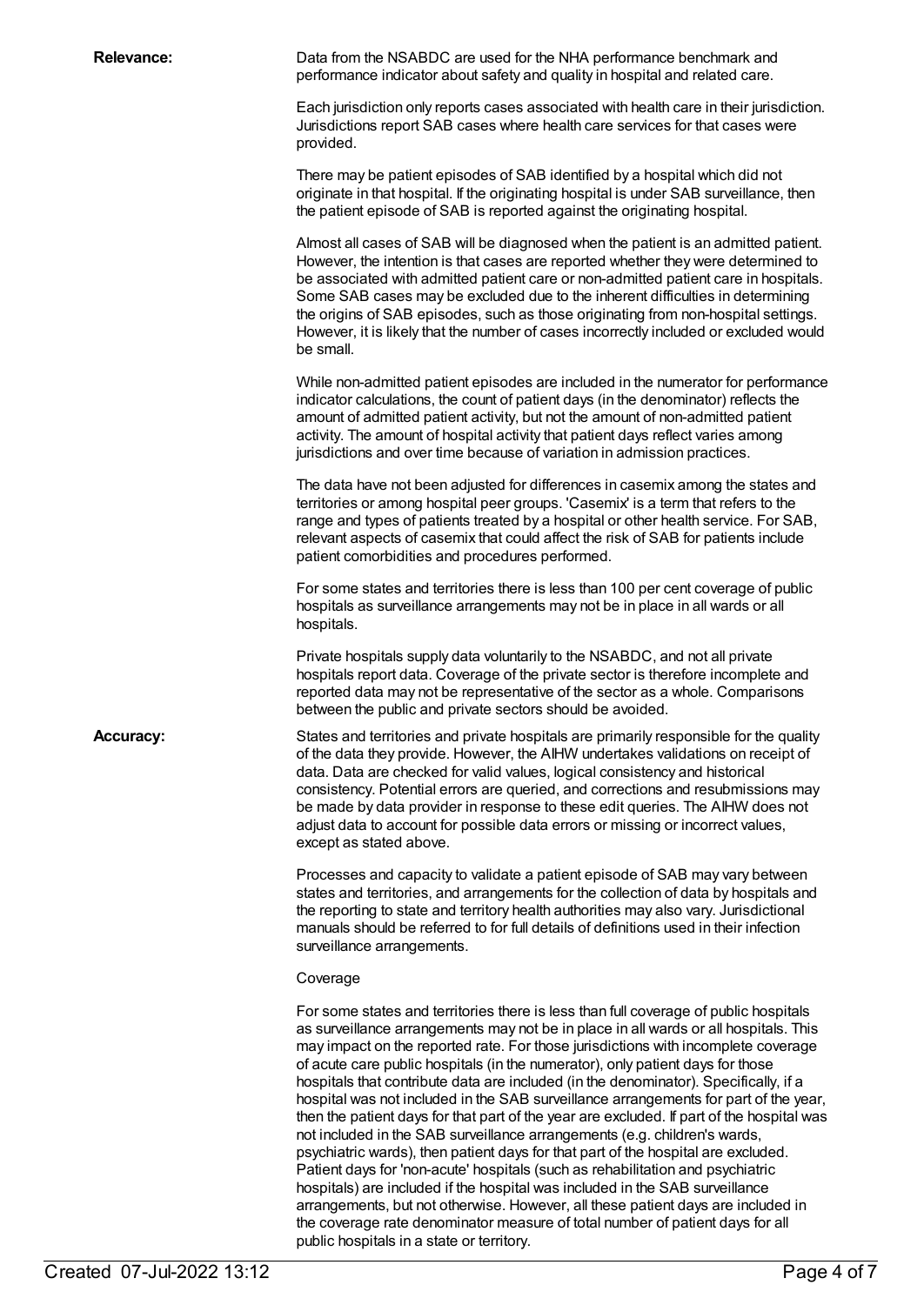Between 1 April 2020 and 31 December 2020, the Victorian government granted an exemption to all Victorian hospitals from reporting routine surveillance due to some hospitals having resource issues due to pandemic response requirements. This included an exemption from submitting data on SAB and hand hygiene audits.

Noting that not all public hospitals/wards have SAB surveillance arrangement in place, coverage of public hospitals within the collection is very high. In 2014–15 coverage ranged from 94% to 100%. In 2018–19 the range of coverage increased, from 96% to 100%.

For private hospitals, the percentage of hospitals participating in the collection has increased from 14% in 2016–17 to 28% in 2018–19. Participation of private hospitals is calculated by using the 2016-17 ABS National Private Health Establishment Collection. As this collection ceased after 2016-17, there may be an over estimation of the percentage of private hospitals participating in the collection. Of the 28% that participated in the 2018–19 collection, coverage ranged from 98% to 100%.

The patient day data for 2019–20 may be preliminary for some hospitals or jurisdictions. Due to changes in the proportion of private hospitals participating in the NSABDC (as well as changes in terms of which private hospitals participate in which collection years), aggregated results for private hospitals should not be compared over time.

In both 2015–16, and 2018–19, Western Australia reported one case where both MRSA and MSSA were identified. These cases have been reported in the MRSA counts; they are not included in the MSSA counts, and are reported as one case in the total for Western Australia for these years.

The New South Wales Department of Health reports occupied bed days for New South Wales public hospitals, rather than patient days, for calculation of the performance indicator denominator. The comparability of New South Wales public hospital performance indicator data to that for other jurisdictions is therefore limited (but only by the small extent that counts of occupied bed days would be expected to differ from counts of patient days). New South Wales performance indicator data are included in the Australian performance indicator data because it is expected that at the national level the use of occupied bed days, rather than patient days, for New South Wales is unlikely to create a marked difference in the Australian performance indicator data.

Private hospitals supply data voluntarily to the NSABDC, and not all private hospitals report data. Coverage of the private sector is therefore incomplete and reported data may not be representative of the sector as a whole. Comparisons between the public and private sectors should be avoided.

Some public hospitals services are provided by private hospitals or private hospital groups. Reported SAB data for these public hospitals may be provided by the state or territory department of health, the private hospital or the private hospital group.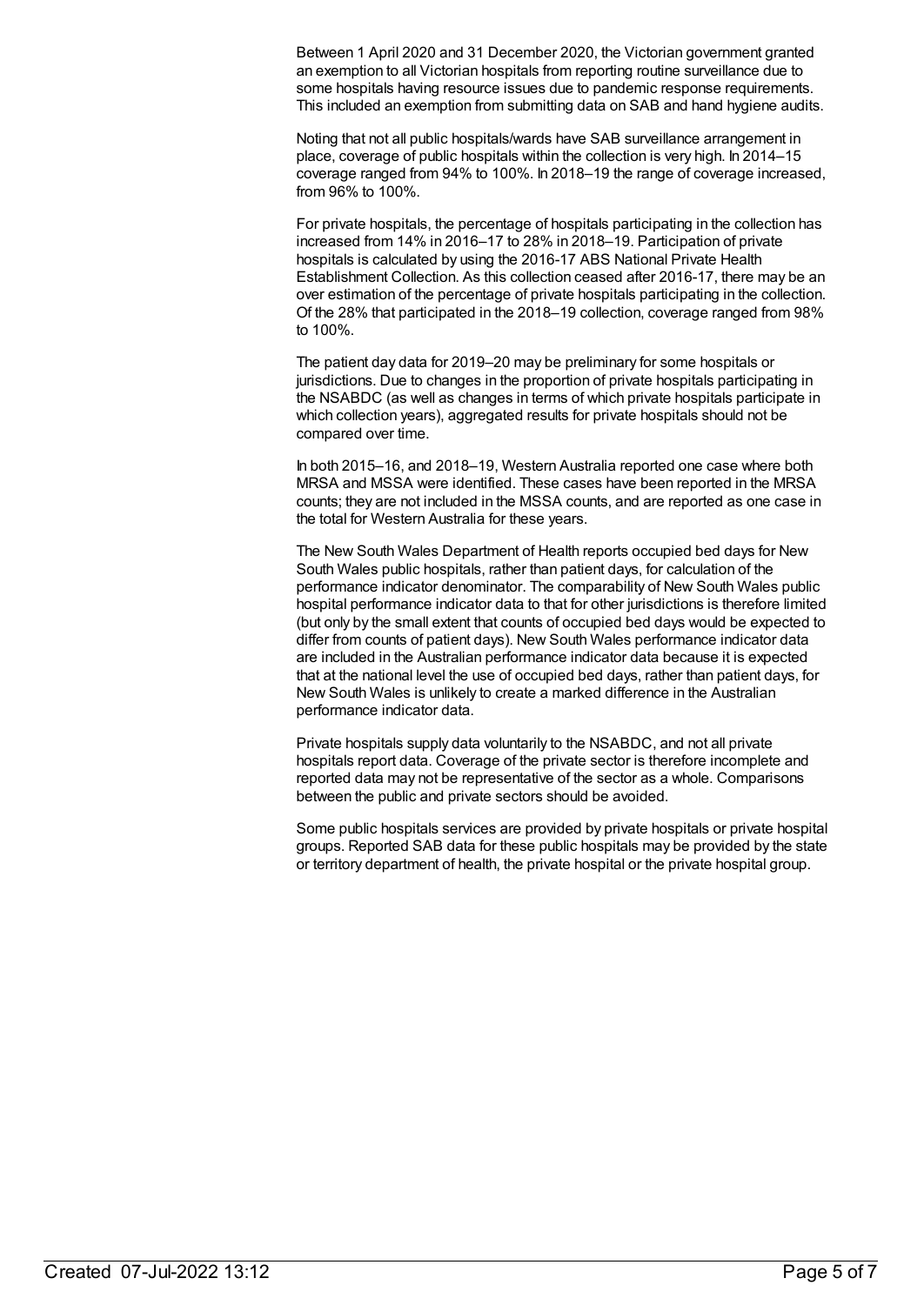**Coherence:** The NSABDC data were first reported in the 2010 COAG Reform Council *National Agreement: Baseline performance report for 2008-09* (CRC 2010). Since that report, further work has been undertaken on data development for the NHA performance indicator, including the definition of an episode of SAB and the definition of the number of patient days under SAB surveillance, as used for the denominator of the NHA performance indicator.

> The most recent work in 2016 was to revise the definition of patient days under SAB surveillance to exclude unqualified newborns, and to update the neutropenia criterion, as advised by the Australian Commission on Safety and Quality in Health Care. All jurisdictions re-provided data for the reporting years of 2010–11 to 2014– 15 according to the revised specification.

For 2010–11 to 2014–15, all states and territories used the definition of SAB patient episodes as defined above in the 'Quality statement summary description', but with the following neutropenia criterion:

SAB is associated with neutropenia (<1 x 10  $^{9}$ ) contributed to by cytotoxic therapy.

For 2015–16 and subsequent years, all states and territories used the definition of SAB patient episodes as defined above with the updated neutropenia criterion as described above in the 'Quality statement summary — description'.

The change to the neutropenia criterion is not considered to have materially affected the comparability of counts of SAB cases for 2015–16 and subsequent years, with counts from previous years.

InQueensland, data for public hospitals for 2010–11 are not comparable to later years (and not comparable across jurisdictions for 2010–11) as the 2010–11 data only include patients aged 14 years and over, whereas the data for 2011–12 and later years include patients of all ages.

Due to the changes in the denominator of the performance indicator specification, data published in 2017 and subsequent years for the reporting years 2010–11 to 2014–15 are not comparable with data previously published in:

- the Council of Australian Governments (COAG) Reform Council publications
- the AIHW series '*Staphylococcus aureus* bacteraemia in Australian public hospitals: Australian hospital statistics'
- the annual *Report on Government Services* produced by the Steering Committee for the Review of Government Service Provision.

Private hospitals supply data voluntarily to the NSABDC, and not all private hospitals report data. Coverage of the private sector is therefore incomplete and reported data may not be representative of the sector as a whole.

### **Source and reference attributes**

| <b>Submitting organisation:</b> | Australian Institute of Health and Welfare                                                                                              |
|---------------------------------|-----------------------------------------------------------------------------------------------------------------------------------------|
| Steward:                        | Australian Institute of Health and Welfare                                                                                              |
| Reference documents:            | CRC (COAG Reform Council) 2010. National Healthcare Agreement: Baseline<br>performance report for 2008–09. Sydney: COAG Reform Council. |

## **Relational attributes**